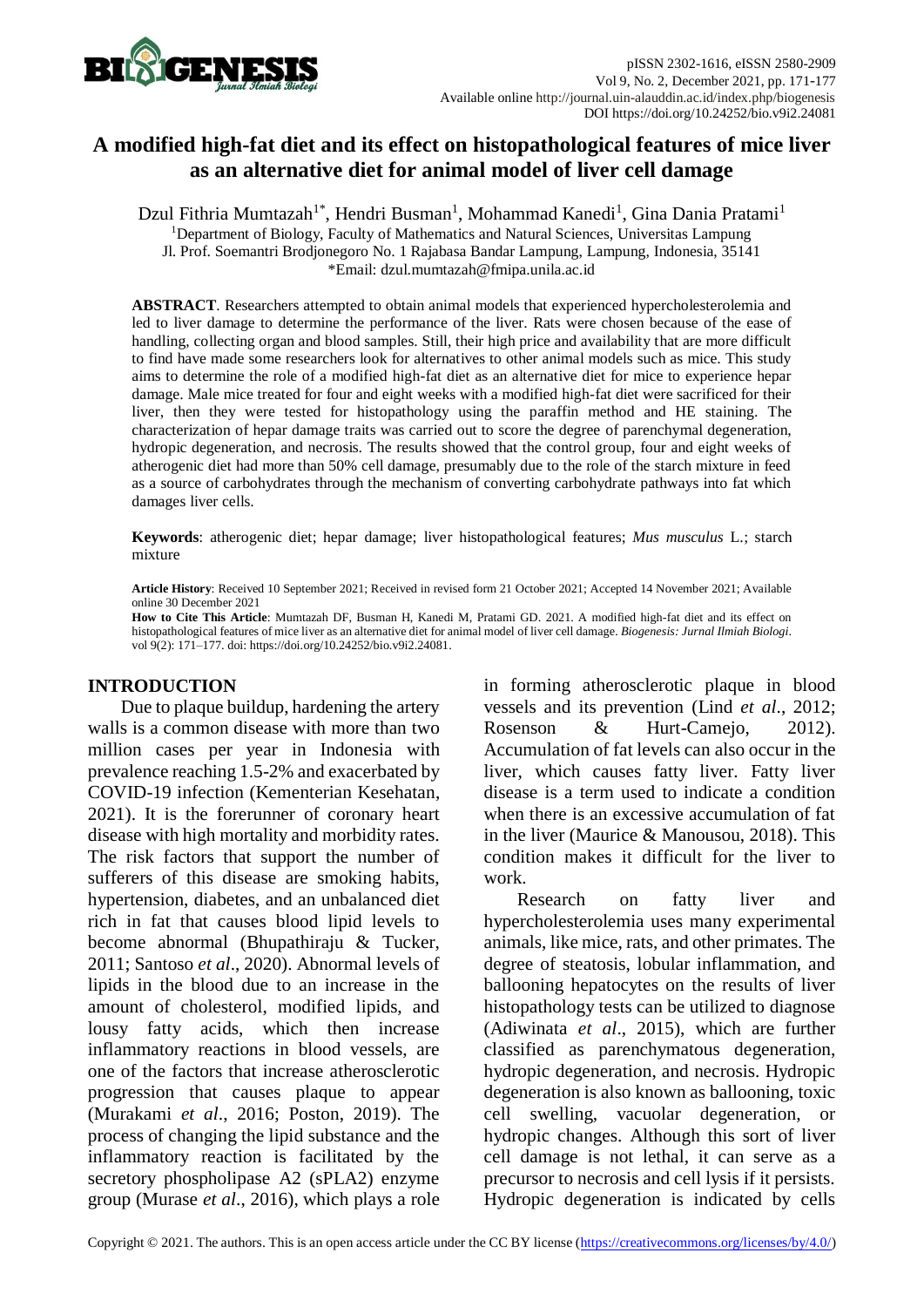with wide cavities, separate organelles, and irregularly stacked (Abdelzaher *et al*., 2018; Asuzu *et al*., 2019). Parenchymatous degeneration is also characterized by vacuolar swelling (Stanek *et al*., 2015). Liver cell necrosis shows swollen cells that secrete evisceration, eosinophilia, karyolysis, and induce inflammation (Al-Griw *et al*., 2016).

One of the methods for inducing liver damage in mice or other experimental animals is to feed them a high-fat diet. A previous study on modified high-fat diet in mice was carried out by Lee *et al.* (2011), the chemicallymodified resistant starch type-4 and highamylose corn starch was capable to reduce the level of total lipid and total cholesterol. Followed by Zheng *et al.* (2020) which used rice starch oleic acid complex as a supplementary diet for rats fed with high-fat diet that was able to lose their weight and correlated with HDL-c and SOD levels. This study aims to determine the role of a modified high-fat diet as an alternative diet for mice to experience hepar damage. In this case, the authors developed a modified high-fat diet capable of inducing liver damage in mice as a substitute for rats, which are more expensive and difficult to obtain as laboratory animals. This modified high-fat diet could be duplicated as a new alternative composition diet to induce liver damage in mice.

# **MATERIALS AND METHODS**

This research was conducted in July– November 2020. The maintenance of experimental animals was carried out at the Laboratory of Zoology, Faculty of Mathematics and Natural Sciences, Universitas Lampung, and histopathological tests of liver organs were carried out at the Veterinary Center of Lampung Province.

**Animals and experimental design**. A total of 15 healthy male mice (*Mus musculus* L.) aged two-three months weighing 35-40 grams were used as animal models; for four and eight weeks, they were given animal feed consisting of PAR-S feed (JAPFA® Comfeed), quail egg yolk cholesterol, wheat flour, and pork oil. Experimental animals were grouped into three treatment groups: control mice, mice with an atherogenic diet for four weeks, and mice with an atherogenic diet for eight weeks. The composition of the high-fat and atherogenic diet is shown in Table 1. The experimental group feed was added with pork oil and quail egg yolk as a source of cholesterol which is expected to provide a more atherogenic condition in the feed (Murwani *et al*., 2013).

**Table 1.** Modified high-fat and atherogenic diet composition.

| Composition | Grup<br>Control | 4 weeks | 8 weeks |
|-------------|-----------------|---------|---------|
| Comfeed     | 53%             | 50%     | 50%     |
| broiler     |                 |         |         |
| Wheat flour | 24%             | 25%     | 25%     |
| (starch)    |                 |         |         |
| Lard oil    | 0%              | 10%     | 10%     |
| Yolk quail  | 0%              | 5%      | 5%      |
| Water       | 24%             | 10%     | 10%     |

**Histopathological preparation.** After the specified time (four and eight weeks), the liver was taken from the mice for making histopathological preparations at the next stage. The liver tissue obtained was soaked in a fixative solution for 24 h, then the organs were cut with a size of  $5 \times 5$  cm and soaked in 70% alcohol for 24 h. The next step is dehydration, the tissue is immersed in 70%, 80%, 90%, 96%, and 100% alcohol for 30 min. Next is the immersion of the tissue in a combination of alcohol:xylene (3:1, 1:1, 1:3, and 0:1) for 15 min each. Then the paraffin blocks were molded and cut using a microtome with a thickness of 3µm. The tissue slices were then attached to an object glass, and then the tissue was immersed in xylene I and II for 15 min each. After that, it was soaked again in 100%, 96%, 90%, 80%, and 70% alcohol for 5 min, then soaked in clean water for 1 min, hematoxylin for 15 min, rinsed with running water for 1 min, soaked in eosin for 5-10 s, immersed in 70% alcohol I enough to rinse off the color, then alternately immersed in 70% alcohol II, 80%, 90%, 96%, 100% I and 100% II for 1-5 min respectively and soaked in xylene:alcohol (1:1) for 15 min, soaking the tissue in xylene I for 15 min, soaking the tissue in xylene II for at least 15 min, then closing the tissue with enough entellan® glue (Merck)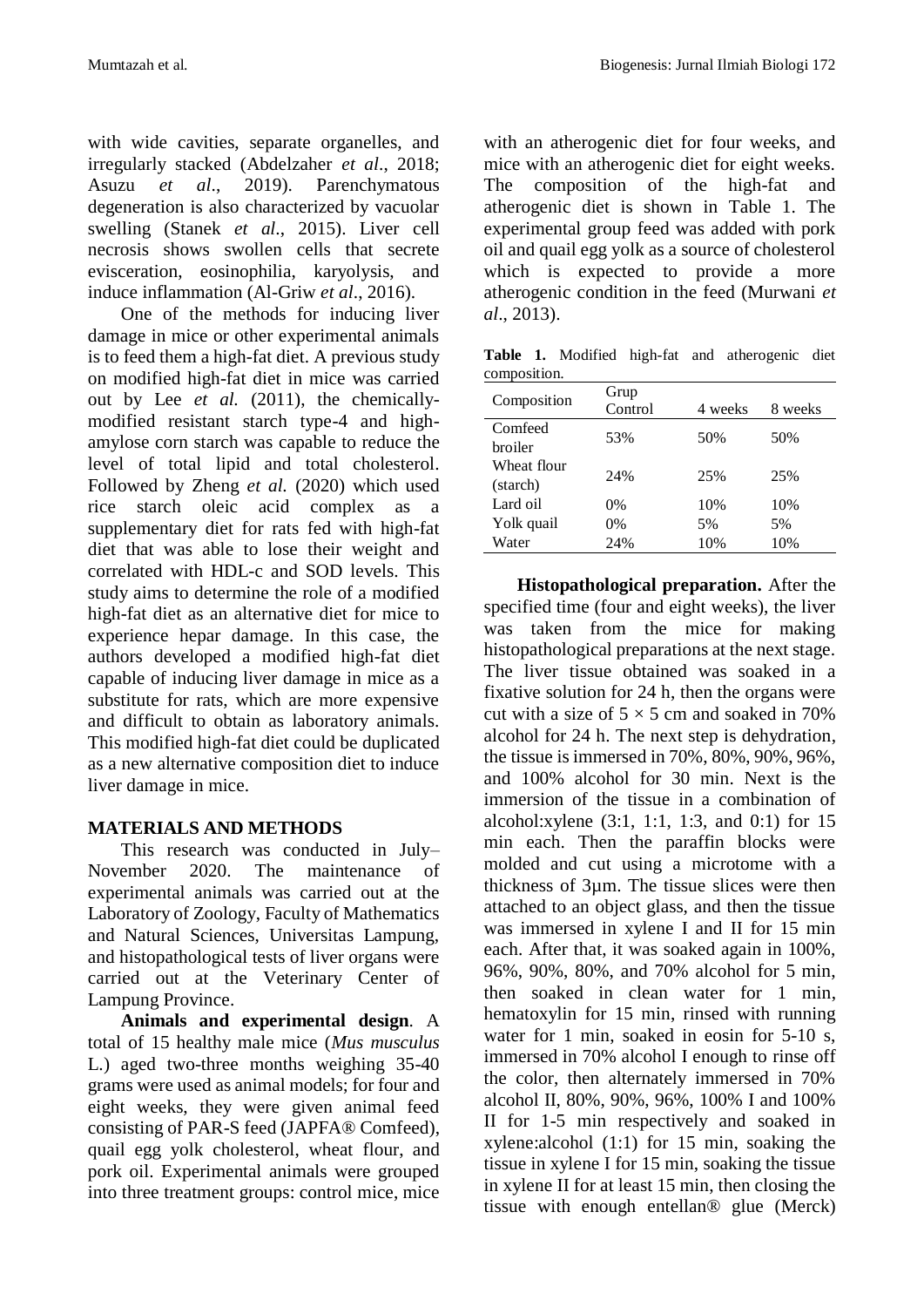(adhesive) on the object glass, and closed with a cover glass, the preparations were then observed under a microscope (Raharjo *et al*., 2013). The description of the histopathological test of each mouse liver was then observed in five fields of view, with magnifications of  $100\times$ and 400×, and the degree of liver damage was scored according to the category with modified scoring guidelines from Manja-Roenigk (Raharjo *et al*., 2013) as shown in Table 2.

Table 2. Guidelines for scoring the degree of liver damage in mice on a high-fat and atherogenic diet.

| Degree of liver damage      | Score                       |
|-----------------------------|-----------------------------|
| Normal                      |                             |
| Parenchymatous degeneration | $\mathcal{D}_{\mathcal{A}}$ |
| Hydropic degeneration       |                             |
| <b>Necrosis</b>             |                             |

**Data analysis**. The results of scoring the degree of liver damage were then tabulated and statistically tested to define differences in the effects of a high-fat and atherogenic diet between groups using a t-test.

#### **RESULTS AND DISCUSSION**

Research about high-fat levels is still a fresh and promising topic for preventing metabolic syndrome. Several researchers attempted to obtain animal models that experienced hypercholesterolemia and lead to hepar damage to determine the function of a substance or organic property on the performance of fatty organs, one of which is the liver. The liver plays a role in many processes in the body, and its damage can have disastrous consequences in metabolism, immune response, detoxification, and defense against microbes (Zhou *et al*., 2016). Hepatocytes are the primary cells responsible for the central role of the liver in metabolism. Apart from protecting the body against the accumulation of harmful substances from the outside and within, the liver also serves as a location for the metabolization of drugs and other toxic substances (Freitas *et al*., 2017; Li *et al*., 2019; Schulze *et al*., 2019).

The addition of lard and quail egg yolk to the modified atherogenic diet had no significant effect on the bodyweight of mice between control and four weeks groups and the extent of liver cell damage. It is demonstrated that all groups have a high body mass index (Fig. 1) and a high rate of liver damage (Table 3). The fluctuation of body weight from week to week is presumably due to the eating habit of the animals and the duration of the maintenance, resulting in an increase and decrease in body weight because of dietary factors (Gargiulo *et al*., 2014).



**Fig. 1**. Bodyweight of animal model with modified atherogenic diet (the t-test revealed a significant difference in body weight between the control group and the 4-week atherogenic group (p-value 0.000), but no significant difference between the control group and the 8-week atherogenic group (p-value 0.097)).

The independent t-test showed that the total number of damaged cells (experiencing parenchymatous degeneration, hydropic degeneration, and necrotic) in the atherogenic diet group was significantly different from the control group, with the damage for all groups more than 50%, although the difference in the number of damaged cells between groups was slight (Table 3).

**Table 3.** Liver cell damage in the control group, four weeks atherogenic group, and eight weeks atherogenic  $groun$ 

| giuup.         |                    |                    |                    |
|----------------|--------------------|--------------------|--------------------|
| Criteria       | Mean $\pm$ SD      |                    |                    |
|                | Control            | 4 weeks            | 8 weeks            |
| Total cells    | $198.8 +$          | $234.64 +$         | $314.44 \pm$       |
|                | 26.66              | 53.80              | 21.30              |
| Normal cells   | $18.4 +$           | $24.2 +$           | $34.88 +$          |
|                | 25.28              | 15.39              | 24.25              |
| Parenchymatous | $78.15 +$          | $95.6 \pm$         | $78.48 \pm$        |
| degeneration   | 22.71              | 22.04              | 22.37              |
| Hydrophic      | $20.05 \pm$        | $30.32 +$          | $90.76 \pm$        |
| degeneration   | 9.00               | 23.77              | 45.57              |
| Necrotic       | $82.2 +$           | $84.52 +$          | $110.32 +$         |
|                | 12.83              | 52.75              | 31.25              |
| Total damage   | $180.4 \pm$        | $210.44 \pm$       | 279.56 $\pm$       |
| cells          | 36.34 <sup>a</sup> | 59.54 <sup>b</sup> | 12.11 <sup>b</sup> |

Notes:  $ab = p-value \le 0.05$ .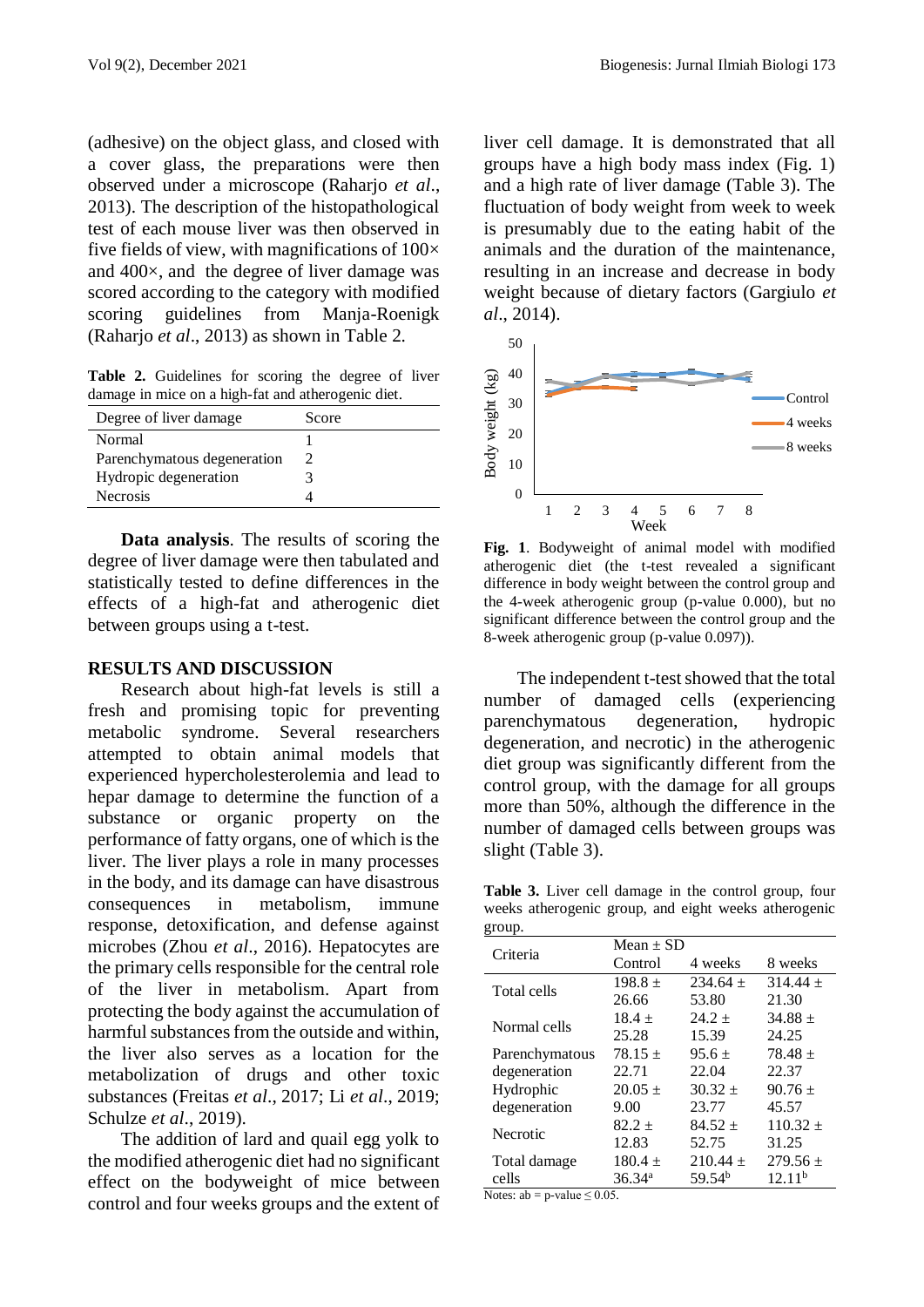Histopathological appearance of liver cells in Fig. 2 revealed normal cells and cells with varying degrees of damage, including parenchymatous degeneration, hydropic

degeneration, and necrosis. Hydropic degeneration is characterized by swollen cells, irregular shapes, and separated organelles.



**Fig. 2**. Histopathological features of the liver cells of mice: a. control group (black arrow= normal cells); b. Four weeks atherogenic diet (yellow arrow= hydropic degeneration; black arrow= parenchymatous degeneration); c. Eight weeks atherogenic diet (black arrow= necrosis).

In our study, the results of the independent t-test showed that the total number of damaged cells (experiencing parenchymatous degeneration, hydropic degeneration, and necrotic) in the atherogenic diet group was significantly different from the control group, with the percentage of damage for all groups more than 50% (Table 3), although the difference in the number of damaged cells between groups was slight. Hepatocytes, as a constituent of the liver, can be damaged due to various things, one of which is the initial fatty process that changes hepatocytes in various degrees of damage, namely parenchymatous degeneration, hydropic degeneration, and necrosis (Jarrar & Taib, 2012; Ruan *et al*., 2013; Gissen & Arias, 2015). Parenchymatous degeneration occurs due to the absorption of toxic substances and lead s to mitochondrial swelling and the formation of cytoplasmic vacuoles in hepatocytes; this is a part of an adaptive response and usually subside in a short time, parenchymatous degeneration is reversible (Stanek *et al.*, 2015). Meanwhile, hydropic degeneration generally results from ion and fluid homeostasis that increases intracellular water (Abdelhalim & Jarrar, 2011; Ramos *et al*., 2015). In addition, when hydropic degeneration occurs, the clear zone in the cytoplasm is a site for glycogen accumulation. Hepatocytes that experienced hydropic degeneration during HE staining looked pale, enlarged in size, and had sparse cytoplasm containing fine granules. The cytoplasm in

hepatocytes with severe swelling is lighter in color, called ballooning degeneration (Ruan *et al*., 2013). Necrosis of hepatocytes causes the cells to lose cell membrane integrity, and intracellular content is typically released, causing inflammation of the surrounding tissues. Increased eosinophils, vacuoles in the cytoplasm following organelle digestion, and nuclear changes such as karyolysis, cariorrexis, and pyknosis all indicate necrotic cells (Panqueva, 2013; Freitas *et al*., 2017).

Changes in lipid levels in the body resulting from the imbalance between lipolysis, lipid uptake, lipogenesis, and lipid oxidation can cause organelle dysfunction in hepatocytes, such as mitochondrial dysfunction, lysosomal dysfunction, extracellular vesicle secretion, and hypoxia which leads to necrosis and cell death (Geng *et al*., 2021). Accumulation of fat in the liver that causes hepatocyte damage is a precursor to non-alcoholic fatty liver disease (NAFLD), liver cirrhosis and is an independent predictor of cardiovascular disease (Wang *et al*., 2013). However, based on the data, hepatocyte damage occurred in all groups (Table 3), which is thought to be caused by the feed's high starch content. It is consistent with a previous study by Basaranoglu *et al.* (2015) that ingested carbohydrates are a significant of hepatic de novo lipogenesis (DNL) and are more likely than dietary fat to directly contribute to NAFLD (Byrne & Targher, 2015; Maurice & Manousou, 2018). Rats are the most frequently used animal models (95% of the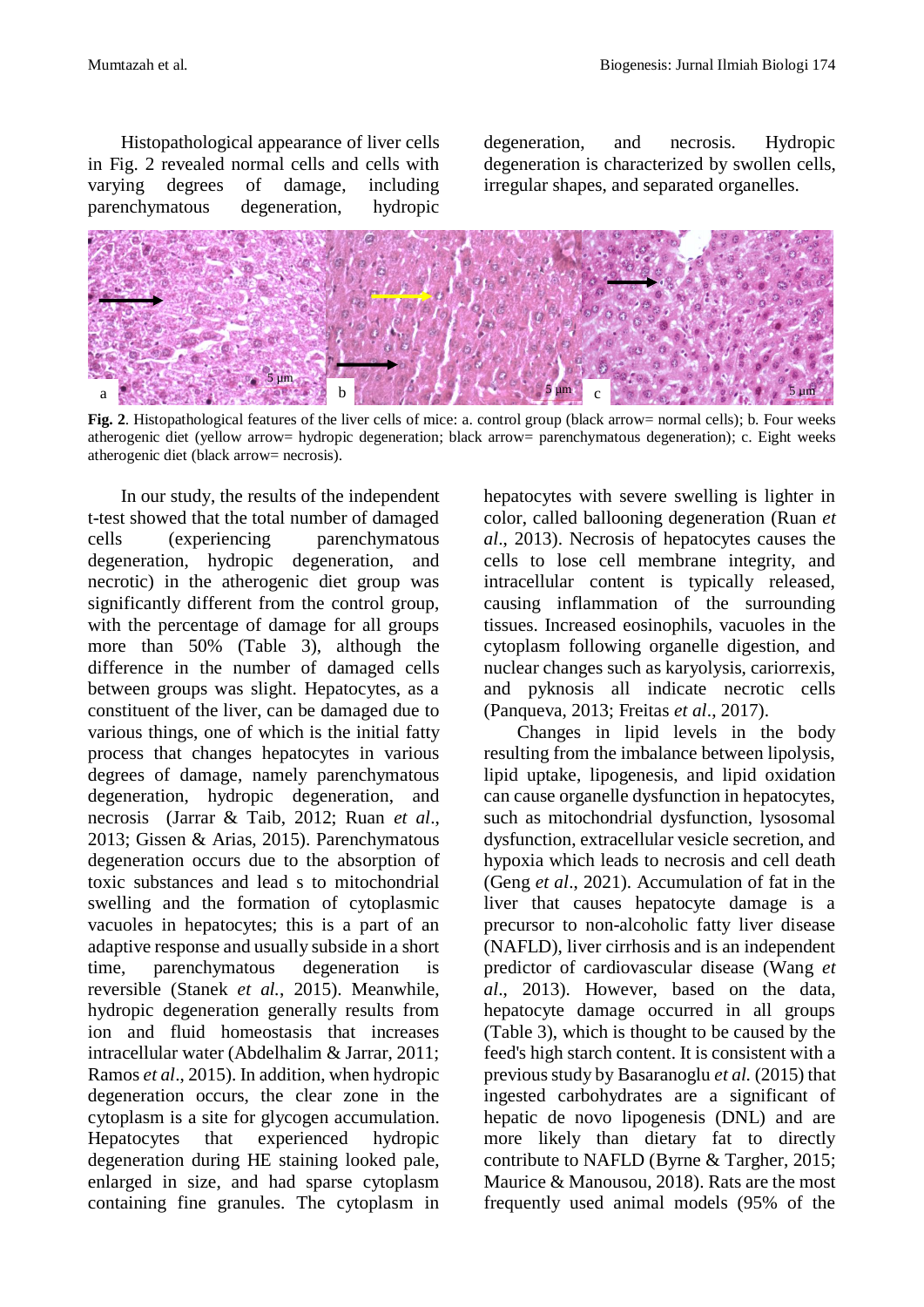time) in animal models studies (Hickman *et al*., 2017; Szpirer, 2020) because of their similarity to existing systems in humans and rats. Mice are not included under the Animal Welfare Act Regulations. Besides, rats were chosen because of a known genetic background, short generation time, similarities to human disease conditions, known microbial status, the ease of handling and taking organ and blood samples (Hawkins *et al*., 2015). However, their high price and availability that are more difficult to find have made some researchers (especially student) have to look for alternatives to other animal models such as mice (Bryda, 2013).

The diet contains a high amount of starch, and commercial feeds result in excess calories and contribute to obesity and insulin resistance. Additionally, obesity may influence fat accumulation in the liver by adiponectin levels (fatty acid oxidation), and insulin resistance contributes to hepar damage by increasing de novo lipogenesis (Zheng *et al*., 2015; Gao *et al*., 2020). This resulted in all groups (control and experiment) in Fig. 2, exhibiting symptoms consistent with liver cell damage caused by lipid accumulation and parenchymatous degeneration, hydropic degeneration, and necrosis in all histopathological preparations.

# **CONCLUSION**

Although the difference was slight, the mean number of damaged cells was significantly different between the control and the four-week and eight-week atherogenic diet groups. All groups demonstrated a level of cell damage more significant than 50%, presumably due to the starch mixture's role in feed as a source of carbohydrates via the mechanism of carbohydrate pathways converting to fat, which damages liver cells. Alternative feeds containing flour, broiler comfeed, water, quail egg yolk, and pork oil can generate animal models of liver damage.

# **ACKNOWLEDGEMENTS**

This study was conducted as part of the research project. We thank LPPM Universitas Lampung for the research funding support (No. 1635/UN26.21/PN/2021), Faradhila Amanda, and Ahad Putra Dewantara for assisting in animal handling.

### **REFERENCES**

- Abdelhalim MAK, Jarrar BM. 2011. Gold nanoparticles induced cloudy swelling to hydropic degeneration, cytoplasmic hyaline vacuolation, polymorphism, binucleation, karyopyknosis, karyolysis, karyorrhexis and necrosis in the liver. *Lipids in Health and Disease*. vol 10(1): 1–6. doi: https://doi.org/10.1186/1476-511X-10-166.
- Abdelzaher OF, Abdoon AS, Rady MI, Abd-Elgalil MM, Mehany AB, Mohammed FE. 2018. Hepatic and renal histopathological and ultrastructural alterations following exposure to different gold nanoparticle sizes in female pregnant rats. *Al-Azhar Bulletin of Science*. vol 29(2): 25–38. doi: https://dx.doi.org/10.21608/absb.2018.33816.
- Adiwinata R, Kristanto A, Christianty F, Richard T, Edbert D. 2015. Tatalaksana terkini perlemakan hati non alkoholik. *Jurnal Penyakit Dalam Indonesia*. vol 2(1): 53–59. doi: http://dx.doi.org/10.7454/jpdi.v2i1.65.
- Al-Griw MA, Alghazeer RO, Al-Azreg SA, Bennour EM. 2016. Cellular and molecular etiology of hepatocyte injury in a murine model of environmentally induced liver abnormality*. Open Veterinary Journal*. vol 6(3): 150–157. doi: https://doi.org/10.4314/ovj.v6i3.1.
- Asuzu IM, Ugwa E, Ezike KN. 2019. Hydropic degeneration of uterine leiomyoma mimicking a huge ovarian cyst. *International Journal of Case Reports and Images*. vol 10: 1-6. doi: https://doi.org/10.5348/101002Z01IA2019CR.
- Basaranoglu M, Basaranoglu G, Bugianesi E. 2015. Carbohydrate intake and nonalcoholic fatty liver disease: fructose as a weapon of mass destruction. *Hepatobiliary Surgery and Nutrition*. vol 4(2): 109– 116. doi: https://dx.doi.org/10.3978%2Fj.issn.2304-

3881.2014.11.05.

Bhupathiraju SN, Tucker KL. 2011. Coronary heart disease prevention: nutrients, foods, and dietary patterns. *Clinica Chimica Acta*. vol 412(17-18): 1493–1514. doi:

https://doi.org/10.1016/j.cca.2011.04.038.

- Bryda EC. 2013. The mighty mouse: the impact of rodents on advances in biomedical research. *Missouri Medicine*. vol (3): 207–211.
- Byrne CD, Targher G. 2015. NAFLD: a multisystem disease. *Journal of Hepatology*. vol 62(1): 47–64. doi: https://doi.org/10.1016/j.jhep.2014.12.012.
- Freitas SH, Dória RGS, Bueno RS, Rocha WB, Filho JRE, Moraes JRE, Vidane AS, Ambrósio CE. 2017. Evaluation of potential changes in liver and lung tissue of rats in an ischemia-reperfusion injury model (modified pringle maneuver). *PLoS One*. vol 12(6): 1–13. doi: https://doi.org/10.1371/journal.pone.0178665.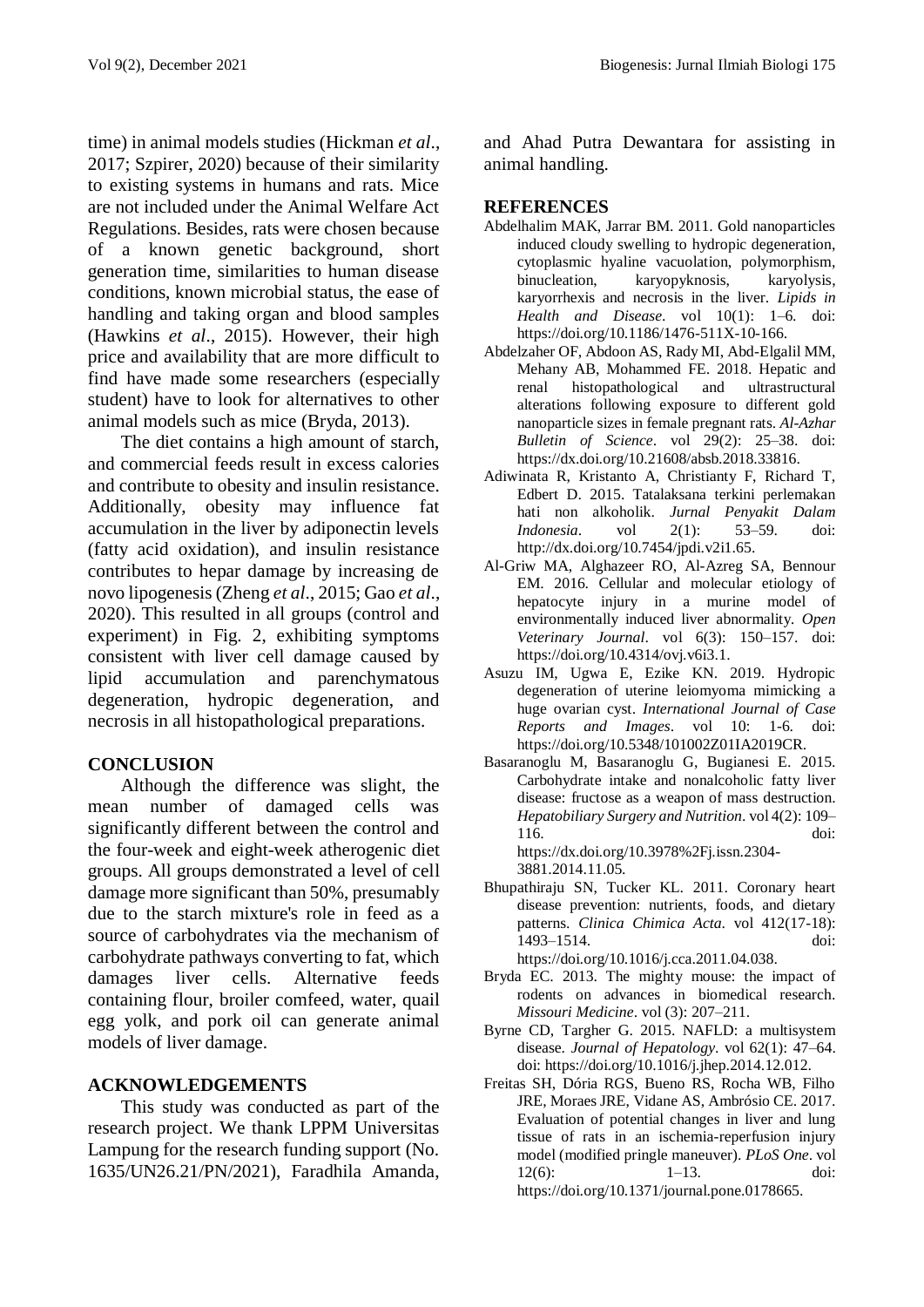- Gao X, Yu B, Yu J, Mao X, Huang Z, Luo Y, Luo J, Zheng P, He J, Chen D. 2020. Effects of dietary starch structure on growth performance, serum glucose–insulin response, and intestinal health in weaned piglets. *Animals.* vol 10(3): 1–15. doi: https://doi.org/10.3390/ani10030543.
- Gargiulo S, Gramanzini M, Megna R, Greco A, Albanese S, Manfredi C, Brunetti A. 2014. Evaluation of growth patterns and body composition in C57Bl/6J mice using dual energy X-ray absorptiometry. *BioMed Research International*. vol 2014: 1–12. doi: https://doi.org/10.1155/2014/253067.
- Geng Y, Faber KN, de Meijer VE, Blokzijl H, Moshage H. 2021. How does hepatic lipid accumulation lead to lipotoxicity in non-alcoholic fatty liver disease?. *Hepatology International*. vol 15: 21–35. doi: https://doi.org/10.1007/s12072-020-10121-2.
- Gissen P, Arias IM. 2015. Structural and functional hepatocyte polarity and liver disease. *Journal of Hepatology*. vol 3(4): 1023–1037. doi: https://doi.org/10.1016/j.jhep.2015.06.015.
- Hawkins P, Armstrong R, Boden T, Garside P, Knight K, Lilley E, Seed M, Wilkinson M, Williams RO. 2015. Applying refinement to the use of mice and rats in rheumatoid arthritis research. *Inflammopharmacology*. vol 23(4): 131–150. doi: https://doi.org/10.1007/s10787-015-0241-4.
- Hickman DL, Johnson J, Vemulapalli TH, Crisler JR, Shepherd R. 2017. Commonly used animal models. In Principles of animal research for graduate and undergraduate students. New York: Elsevier Inc. pp 117–175. doi: https://dx.doi.org/10.1016%2FB978- 0-12-802151-4.00007-4.Jarrar BM, Taib NT. 2012. Histological and histochemical alterations in the liver induced by lead chronic toxicity. *Saudi Journal of Biological Sciences*. vol 19(2): 203–210. doi: https://doi.org/10.1016/j.sjbs.2011.12.005.
- Kementerian Kesehatan. 2021. Penyakit jantung koroner didominasi masyarakat Kota. Jakarta: Kementerian Kesehatan Republik Indonesia. https://www.kemkes.go.id/.
- Lee KY, Yoo SH, Lee HG. 2012. The effect of chemically‐modified resistant starch, RS type‐4, on body weight and blood lipid profiles of high fat diet‐ induced obese mice. *Starch‐Stärke.* vol 64(1): 78– 85. doi: https://doi.org/10.1002/star.201100057.
- Li L, Mo F, Hui EP, Chan SL, Koh J, Tang NLS, Yu SCH, Yeo W. 2019. The association of liver function and quality of life of patients with liver cancer. *BMC Gastroenterology*. vol 19: 1–12. doi: https://doi.org/10.1186/s12876-019-0984-2.
- Lind L, Simon T, Johansson L, Kotti S, Hansen T, Machecourt J, Ninio E, Tedgui A, Danchin N, Ahlström H, Mallat Z. 2012. Circulating levels of secretory-and lipoprotein-associated phospholipase A2 activities: relation to atherosclerotic plaques and future all-cause mortality. *European Heart Journal*. vol 33(23): 2946–2954. doi: https://doi.org/10.1093/eurheartj/ehs132.

Maurice J, Manousou P. 2018. Non-alcoholic fatty liver

disease. *Clinical Medicine*. vol 18(3): 245–250. doi: https://dx.doi.org/10.7861%2Fclinmedicine.18-3- 245.

- Murakami M, Yamamoto K, Miki Y, Murase R, Sato H, Taketomi Y. 2016. The roles of the secreted phospholipase A2 gene family in immunology. *Advances in Immunology*. vol 132: 91–134. doi: https://doi.org/10.1016/bs.ai.2016.05.001.
- Murase R, Sato H, Yamamoto K, Ushida A, Nishito Y, Ikeda K, Kobayashi T, Yamamoto T, Taketomi Y, Murakami M. 2016. Group X secreted phospholipase A2 releases ω3 polyunsaturated fatty acids, suppresses colitis, and promotes sperm fertility. *Journal of Biological Chemistry*. vol 291(13): 6895–6911. doi: https://doi.org/10.1074/jbc.M116.715672.
- Murwani S, Ali M, Muliartha K. 2013. Diet aterogenik pada tikus putih (*Rattus novergicus* strain Wistar) sebagai model hewan aterosklerosis. *Jurnal Kedokteran Brawijaya*. vol 22(1): 6–9. doi: http://dx.doi.org/10.21776/ub.jkb.2006.022.01.2.
- Panqueva RDPL. 2013. Hepatopathology for gastroenterologists and hepatologists. Part two: Useful terminology in the interpretation of the histopathological findings. *Revista Colombiana de Gastroenterologia*. vol 28(3): 247–255.
- Poston RN. 2019. Atherosclerosis: integration of its pathogenesis as a self-perpetuating propagating inflammation: a review. *Cardiovascular Endocrinology & Metabolism*. vol 8(2): 51–61. doi: https://dx.doi.org/10.1097%2FXCE.00000000000 00172.
- Rahardjo T, Nurhayati S, Ramadhani D. 2013. Liver histophatological studies of mice (*Mus musculus* sp.) infected with gamma rays irradiated *Plasmodium berghei* strains Anka. *HAYATI Journal of Biosciences*. vol 20(3): 144–150. doi: https://doi.org/10.4308/hjb.20.3.144.
- Ramos CAF, Sá RDCDS, Alves MF, Benedito RB, de Sousa DP, Diniz MDFFM, Araújo MST, de Almeida RN. 2015. Histopathological and biochemical assessment of d-limonene-induced liver injury in rats. *Toxicology Reports*. vol 2: 482– 488. doi: https://doi.org/10.1016/j.toxrep.2015.01.001.
- Rosenson RS, Hurt-Camejo E. 2012. Phospholipase A2 enzymes and the risk of atherosclerosis. *European Heart Journal*. vol 33(23): 2899–2909. doi: https://doi.org/10.1093/eurheartj/ehs148.
- Ruan P, Yang C, Su J, Cao J, Ou C, Luo C, Tang Y, Wang Q, Yang F, Shi J, Lu X, Zhu L, Qin H, Sun W, Lao Y, Li Y. 2013. Histopathological changes in the liver of tree shrew (*Tupaia belangeri chinensis*) persistently infected with hepatitis B virus. *Virology Journal.* vol 10: 1–11. doi: https://doi.org/10.1186/1743-422X-10-333.
- Santoso A, Heriansyah T, Rohman MS. 2020. Phospholipase A2 is an inflammatory predictor in cardiovascular diseases: is there any spacious room to prove the causation?. *Current Cardiology*